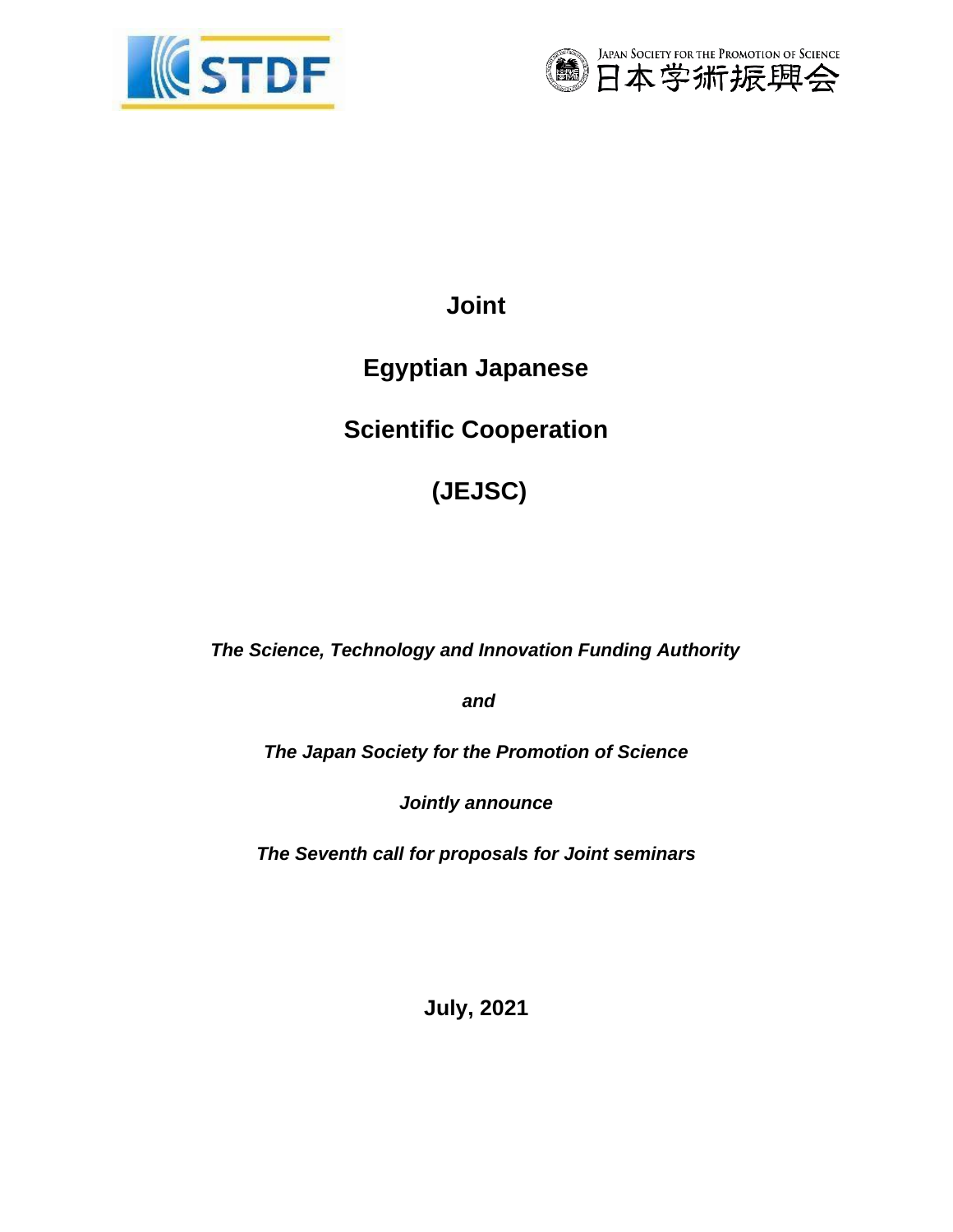



#### **General Information and Guidelines for Proposals**

#### **Background**

Within the Framework of the Science and Technology decade (2007-2016) announced by the Egyptian President, the year 2008 was designated as the Egyptian Japanese year of Science and Technology as an initiative from the Egyptian and Japanese Ministers for Higher Education and Scientific Research. This initiative is considered as a platform for increased scientific cooperation between Japan and Egypt that establishes cooperative networks between Egyptian and Japanese scientists and their educational and technological institutions.

As a result of the efforts exerted during the Egyptian Japanese year of Science and Technology, the Egyptian Minister of Higher Education and Scientific Research and the President of the Japan Society for the Promotion of Science (JSPS), signed a Memorandum of Understanding for Scientific Cooperation. Later, the Science and Technology Development Fund (STDF) and the Japan Society for the Promotion of Science (JSPS) signed the details for implementation as the two executing funding agencies. This is the announcement of the seventh call for proposals in the framework of the cooperation between the Egyptian and Japanese governments.

#### **Aim of the program**

The purpose of this program is to establish a new cooperation or to further advance an existing one in areas of mutual interest. In addition, the program will promote exchange visits between Egyptian and Japanese scientists and will support the coordination of joint seminars laying the ground for a longer term relationship. This call for proposals supports:

A. Joint research projects; B. Joint seminars.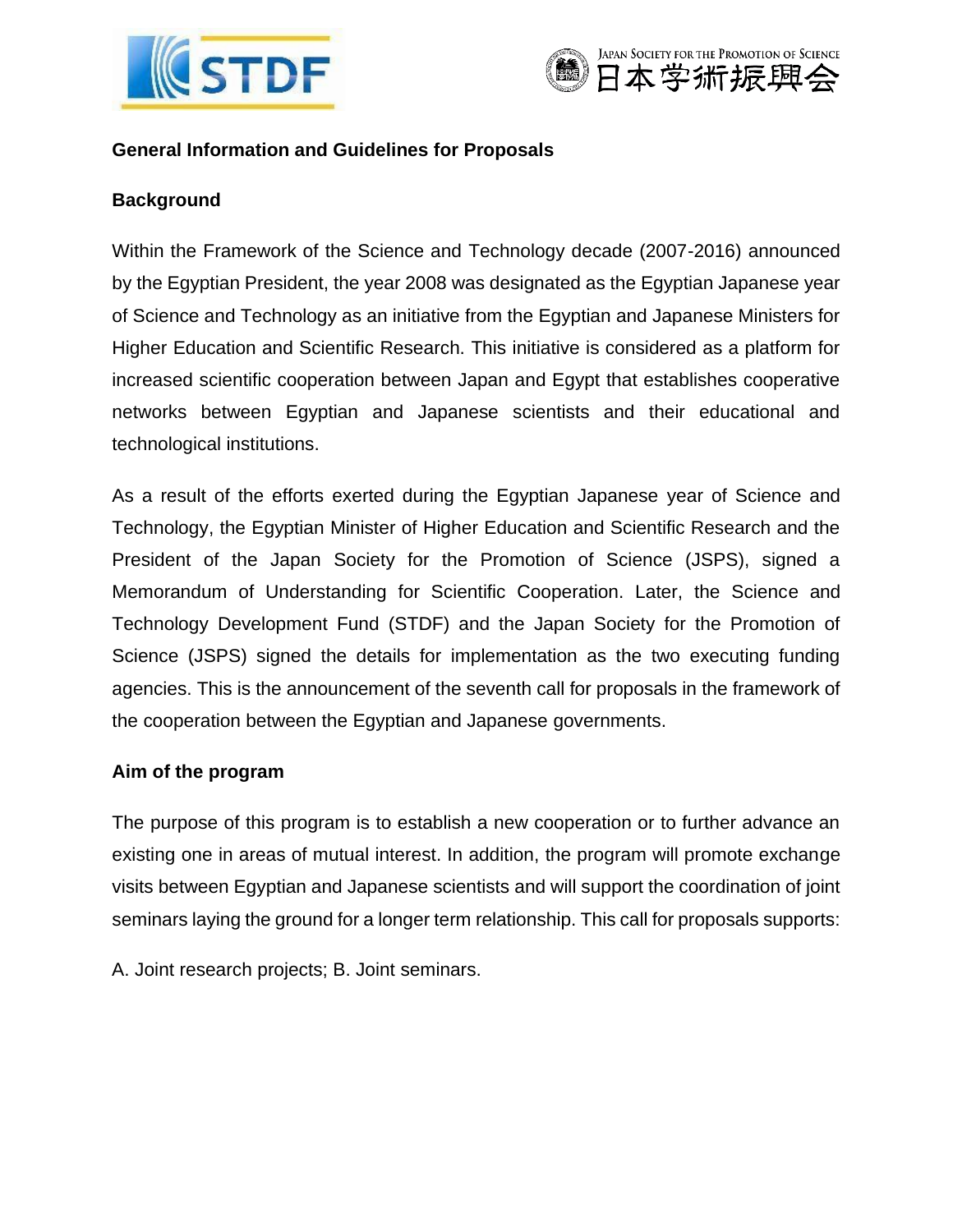



### **B. Seminars**

This activity supports seminars and workshops submitted to both STDF and JSPS within the framework of cooperation.

The call is open for all fields of science with focus on humanities, social sciences and natural sciences. Seminars held in the period between 1 June 2022 and 31 March 2023.

## **Eligibility for funding**

- Teams of participants consisting of both Egyptian and Japanese scientists and stakeholders are eligible for funding.
- Teams have to be based at Egyptian or Japanese research organizations/ commercial enterprises and scientists should be working in their home countries.
- Egyptian state and private institutions of higher education, research institutions or commercial enterprises including SMEs are eligible for funding.
- Eligibility for Japanese researchers is announced at ht[tps://www.jsps.go.jp/e](http://www.jsps.go.jp/english/e-bilat/call.html)ng[lish/e-bilat/call.html](http://www.jsps.go.jp/english/e-bilat/call.html)

## **Funding**

STDF will provide funding of up to 85,000 Egyptian Pounds per seminar / workshop to the Egyptian team, and JSPS will provide up to JPY 1,500,000 per seminar/ workshop to the Japanese team.

Allowed per diem is \$ 250 per day.

Medical insurance should be included in the travel costs.

The sending side will cover international travel expenses between the two countries. In addition, for its own scientists, it will cover daily allowance, accommodations, and domestic travel in the receiving country; and costs to hold preparatory meetings in the participant's own country The receiving side will cover daily allowance, accommodations, and domestic travel for its own scientists in the receiving country and

local organizing expenses for holding seminars/ workshops including expenses for the conference and required materials and communications.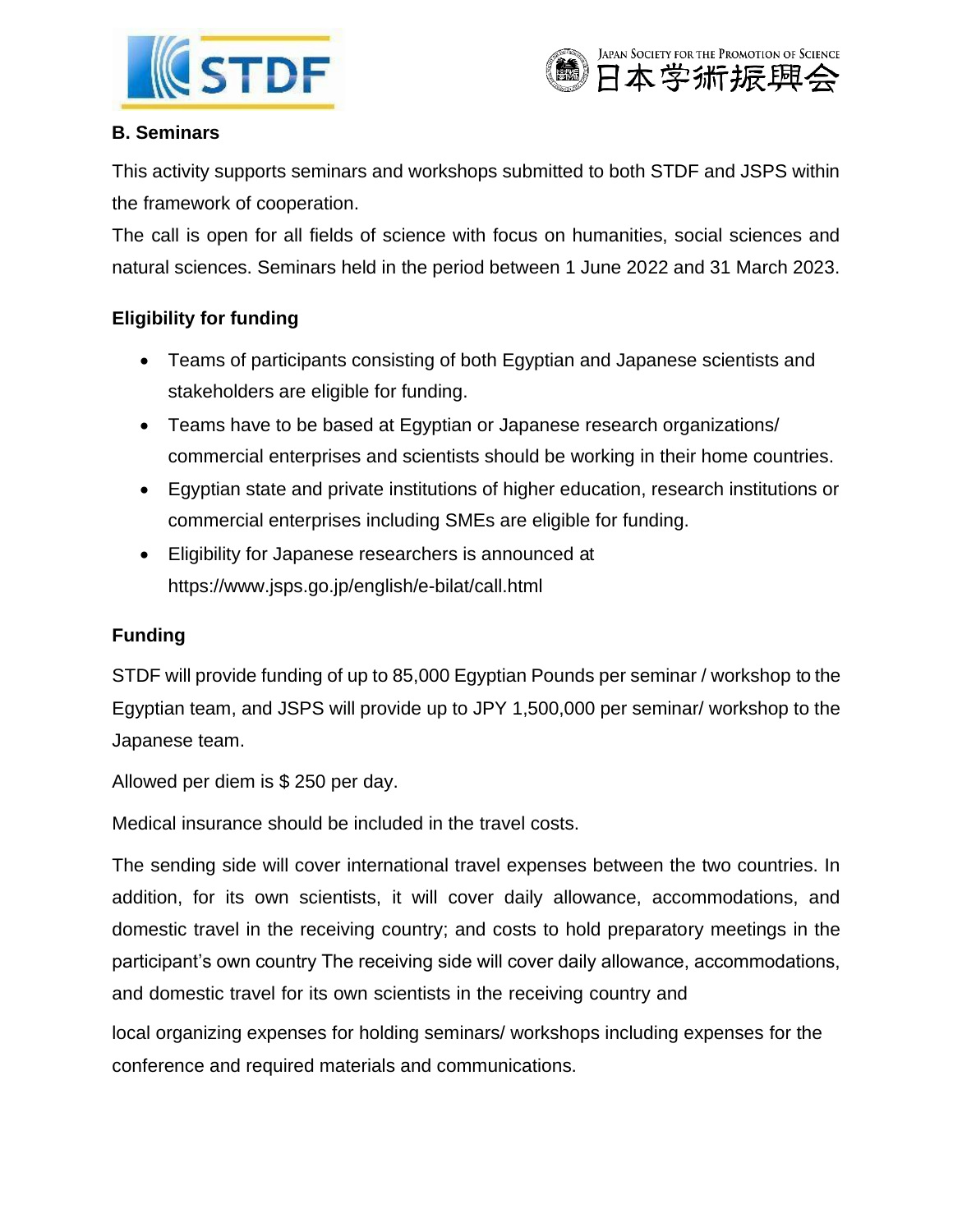



#### **Evaluation criteria:**

Seminars will be evaluated on the following criteria:

- Scientific excellence
- Necessity of cooperation, added value, and mutual research advancement through transfer of knowledge and expertise.
- Participation of young researchers
- How the results of the seminar will be utilized to foster further cooperation.

## **Application Submission Procedures**

Each of the Egyptian side and the Japanese side, intending to hold a seminar, should submit online 2 identical seminar proposals to STDF and JSPS, respectively.

## **Monitoring**

A joint report should be submitted to STDF and JSPS within one month after holding the seminar/ workshop. The report should include the following:

- Achievements done during the seminar.
- Results and recommendations of the seminar and future plans based on the achieved results.

## **Duration**

- Duration of each Seminar/ workshop should not exceed one week.
- **Deadline for submission is the 8 th of September, 2021, 2:00 pm Egypt local time, while the deadline is on 8 th of September, 2021 at 5:00 pm, Japan local time.**
- Applications received from Egyptian applicants after the deadline will not be considered.
- Applications received from Japanese applicants after the deadline will not be considered.

## **Contents of the application form**

The proposal should include the following sections; if any of these sections is missing the proposal will be considered ineligible.